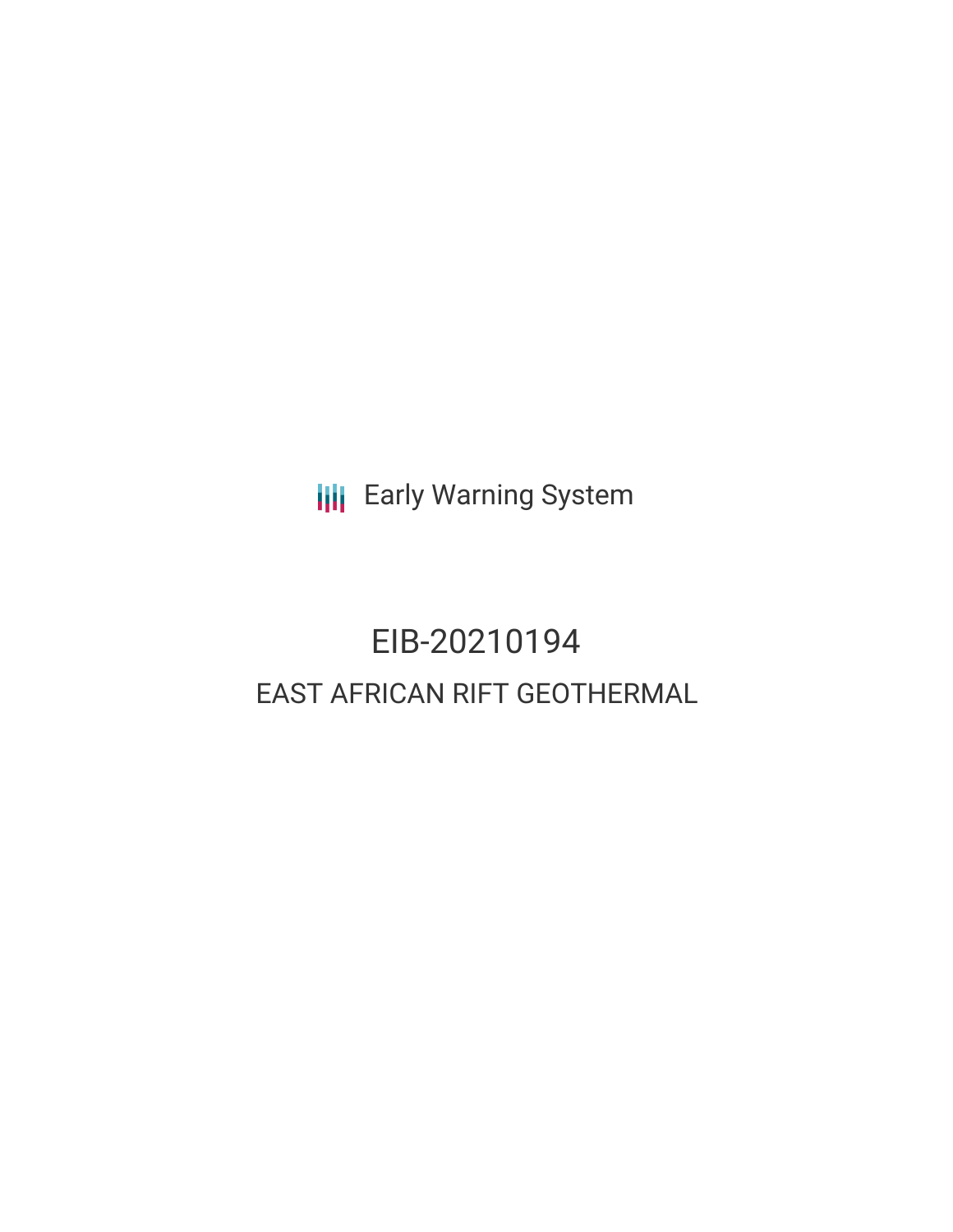### **Quick Facts**

| <b>Countries</b>              | Kenya                          |
|-------------------------------|--------------------------------|
| <b>Financial Institutions</b> | European Investment Bank (EIB) |
| <b>Status</b>                 | Proposed                       |
| <b>Bank Risk Rating</b>       | U                              |
| <b>Borrower</b>               | PRIVATE ENTITY(IES)            |
| <b>Sectors</b>                | Energy                         |
| <b>Investment Type(s)</b>     | Loan                           |
| <b>Loan Amount (USD)</b>      | \$95.30 million                |
| <b>Project Cost (USD)</b>     | \$595.64 million               |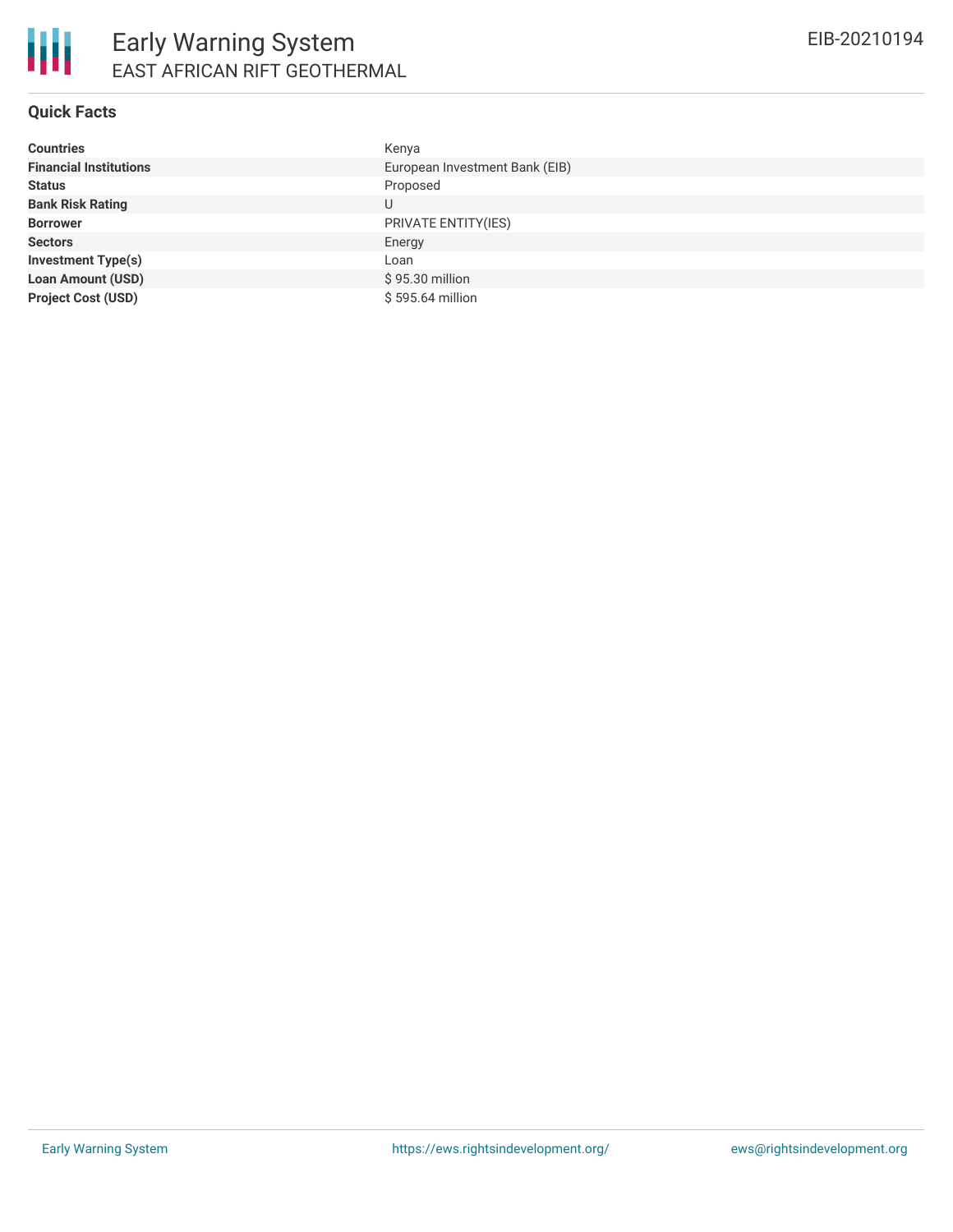

# **Project Description**

According to bank provided information, the operation is an envelope for financing individual private sector investments into geothermal power generation projects in different countries in the East African Rift region. Sub-operations under the envelope will undergo individual project appraisals and be separately approved for Bank financing.

The proposed envelope will allow the EIB to provide financing to several projects implemented by promoters active in the geothermal power sector in the region. Eligible projects will typically include greenfield development and brownfield expansions, with proven geothermal resources. Investments in geothermal energy will help diversify base load renewable electricity supply in the region and contribute to the reduction in greenhouse gas (GHG) emissions compared to fossil-fuel based alternatives, thereby supporting the sustainable economic development of the East African Rift countries.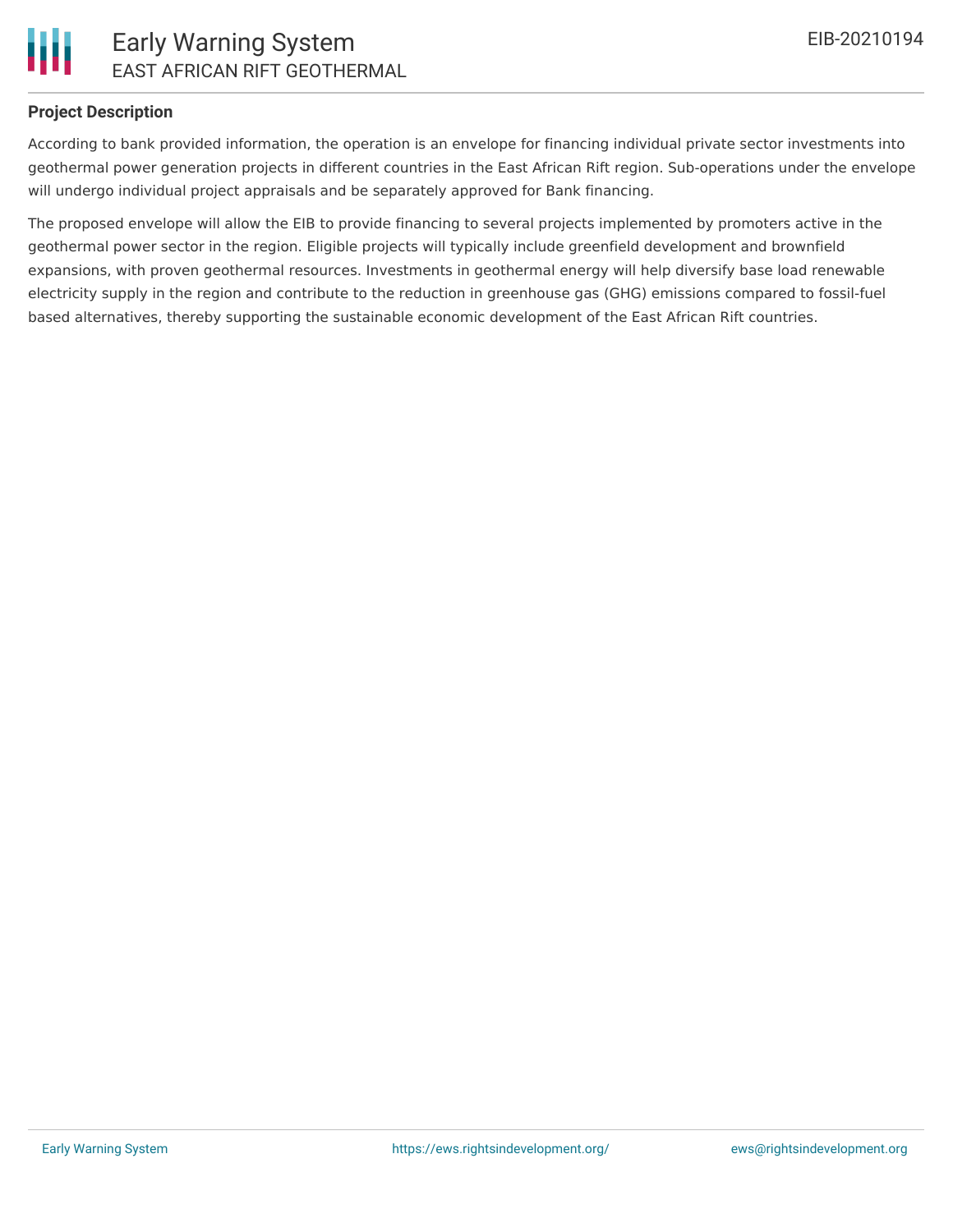

**Early Warning System Project Analysis**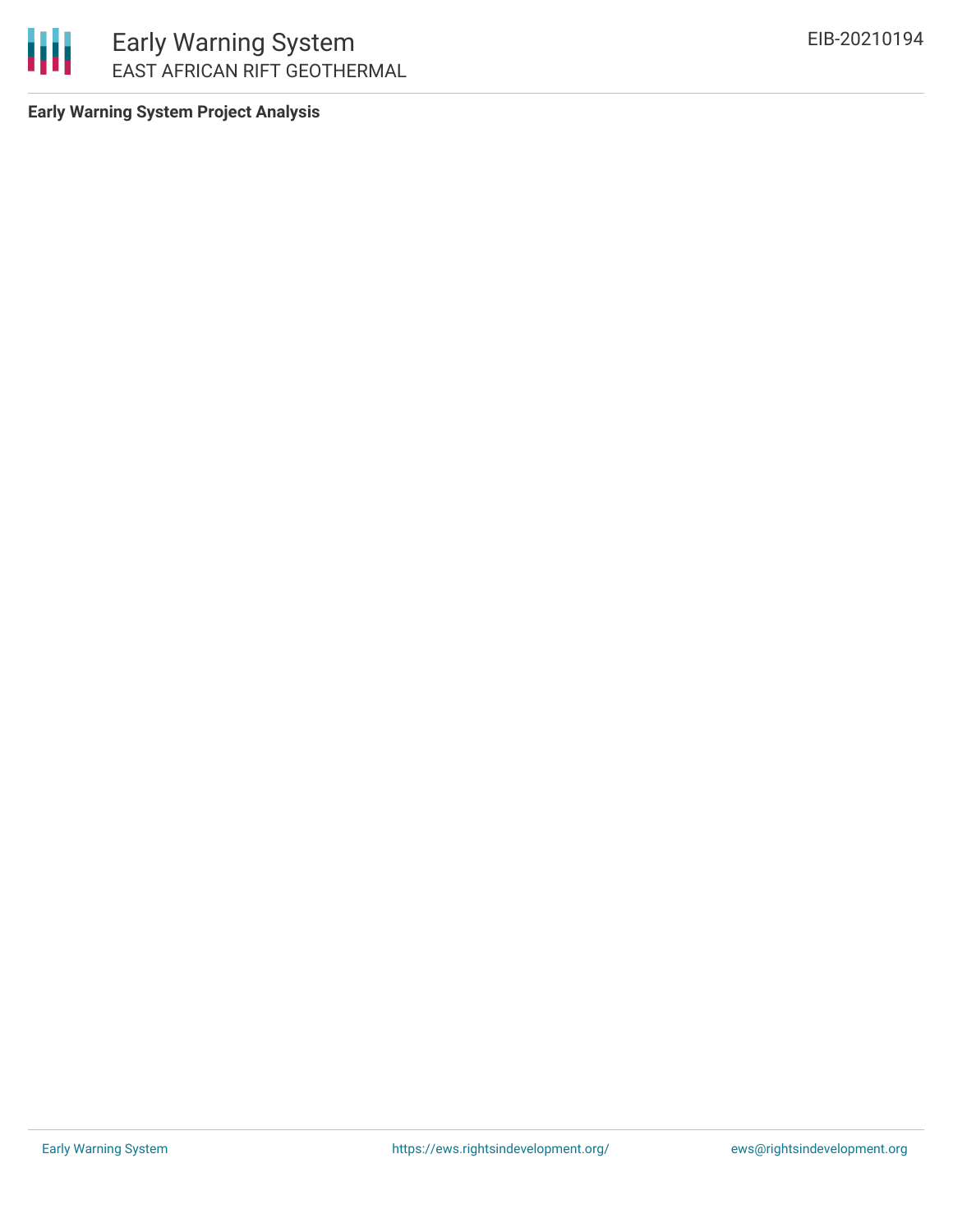

**People Affected By This Project**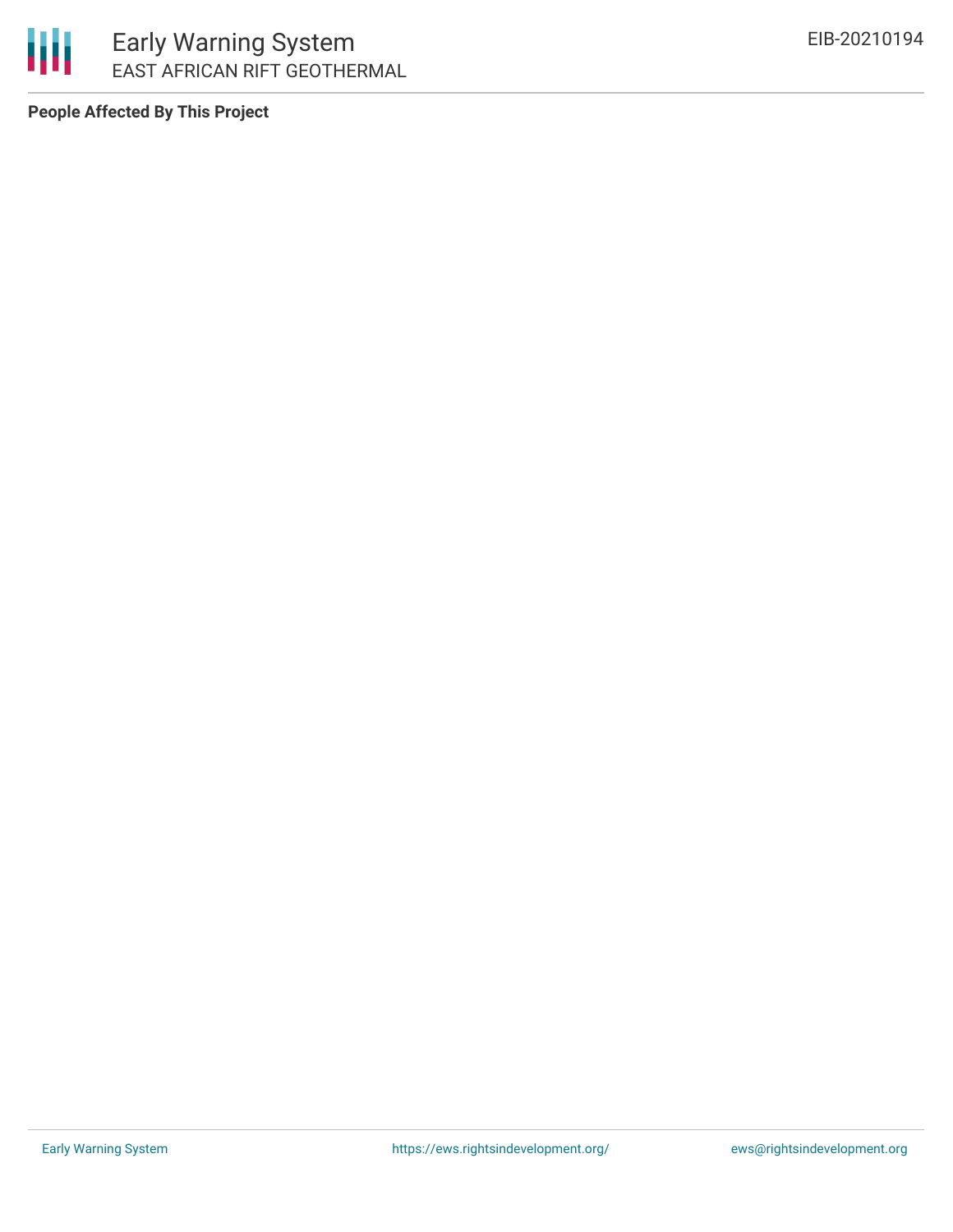

### **Investment Description**

European Investment Bank (EIB)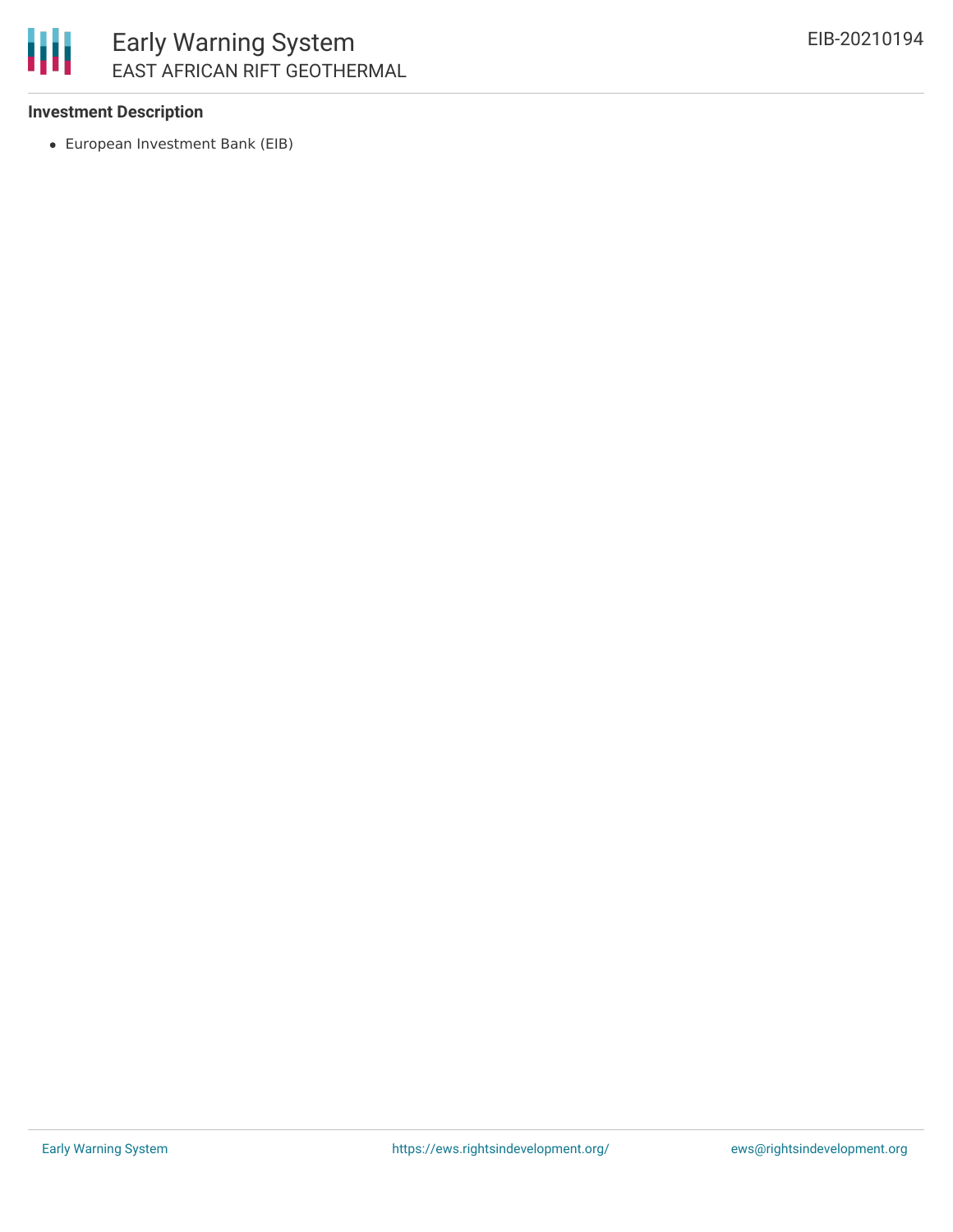

**Private Actor Relationship Private Actors Description**